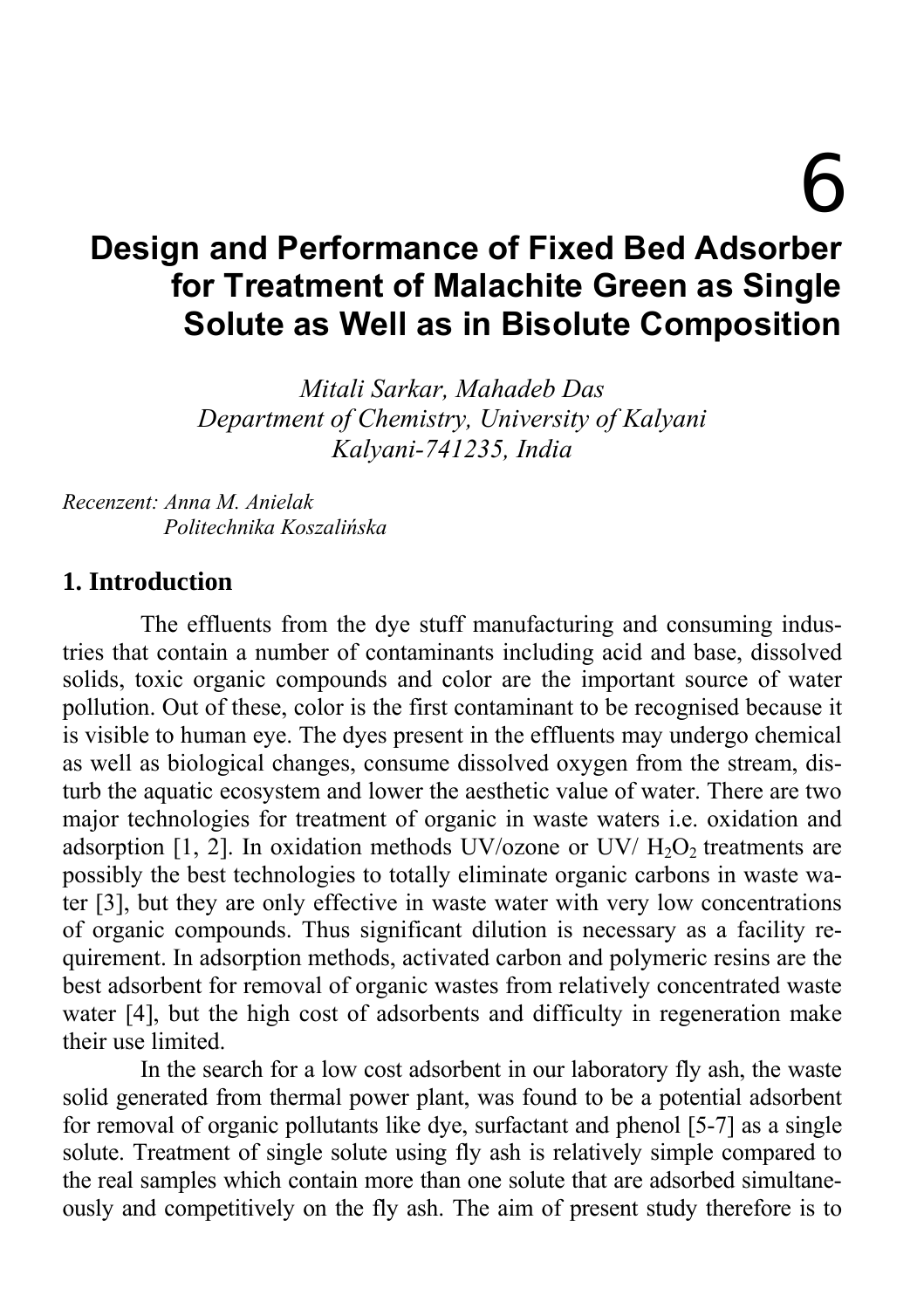propose the mechanism of bisolute adsorption of dye (malachite green) and organic pollutant (phenol) and performance evaluation or the validity of the model in a fixed bed adsorbed. Adsorption isotherms have been used for preliminary selection of an adsorption of an adsorbent to find out the effectiveness of adsorption as well as indication for maximum quantity that can be adsobed by a particular unit. However, adsorption isotherms can not give accurate scale up data in the fixed bed system because (i) adsorption in column is not at equilibrium, (ii) adsorbent rarely becomes totally exhausted in commercial processes, (iii) the effects of recycling remain unknown, and (iv) the isotherms can not predict chemical or biological changes occurring in the adsorbent. Therefore the practical applicability of the adsorbent in column operation has been investigated to obtain a factual design model in the case of single solute as well as in presence of a second solute i.e. the case of bisolute composition.

### **2. Materials and methods**

Fly ash, the solid waste from Bandel thermal power station, West Bengal, India, was collected from the channel approaching the ash pond in ten occassions in a month. It is dried and sieved for different mesh size and the mesh size of 500<sub>u</sub>m was used for the adsorption of dye (malachite green) and phenol. The average composition of fly ash was described elsewhere [6]. The surface area was determined by BET measurement.

Analytical grade reagents were used for all the experiments. Stock solutions malachite green (18.25mg.dm<sup>-3</sup>) and phenol (5.0x10<sup>-2</sup> mg.dm<sup>-3</sup>) were prepared by dissolving the appropriate amount in double distilled water. Malachite green (EM) was purified by recristallisation from the methanol solutions prior to use and the purity was checked on TLC plate. Fresh stock of phenol (Ranboxy, India) and methanol (Spectrochem, German) were purified by fractional distillation [8,9]. Concentrations of malachite green (MG) and phenol as single solute were determined by measuring the absorbance at 617 nm and 270 nm respectively using Hitachi, UV-VIS spectrophotometer. pH of the solutions were measured by(Systronics, India) pH meter.

Single solute (malachite green, phenol) and bisolute (malachite green+phenol) adsorption studies were performed by shaking 1.0 gm and 2.0 gm respectively of fly ash and 50 ml of aqueous solutions of appropriate solute concentrations and pH in stoppered flasks in an orbital shaker equipped with thermostat (Remi, 12R, India) for two hours. Column experiments were performed in a glass tube (16 cm x 0.06 cm i.d.) with a tap at the bottom. The column was filled with fly ash with gentle agitation following the method of Fornwalt and Hutchins [10]. 5.0 gm of fly ash making a bed length 6.5 cm was used in column experiment. The effluent solution containing single solute (mal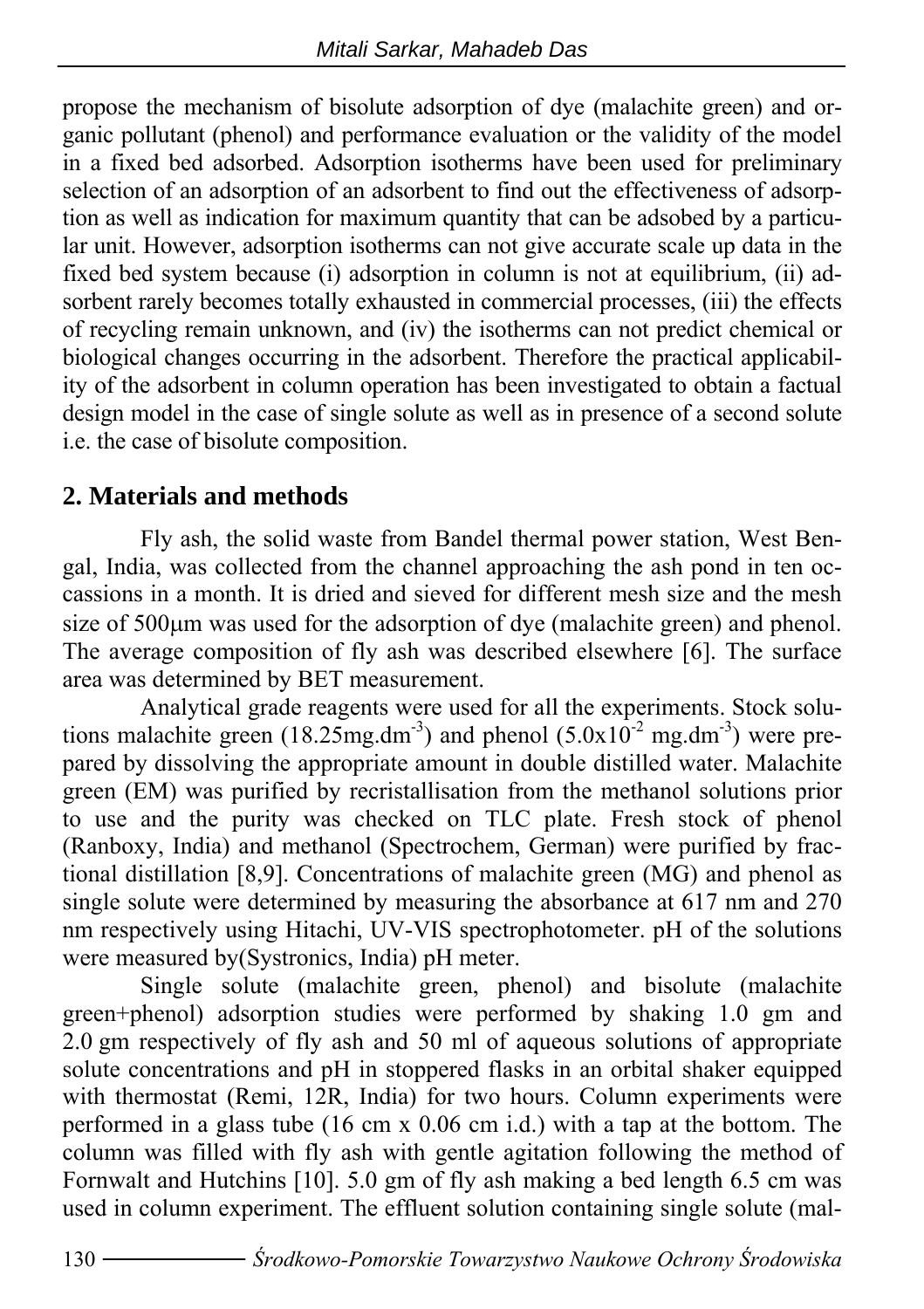achite green, phenol) and bisolute (malachite green+phenol) were passed through the column bed at a fixed flow rate 0.8 ml/minute in a down flow manner. The concentration of the eluant was determined through spectrophotometric analysis by measuring the absorbance at 617 nm and 270 nm respectively for malachite green and phenol. Concentrations of malachite green and phenol in bisolute composition were determined [11] solving the following equations (1) and (2).

$$
A_{617} = a_1(617).1.c_1 + a_2(617).1.C_2
$$
 (1)

$$
A_{270} = a_1(270).1.c_1 + a_2(270).1.C_2
$$
 (2)

where  $A_{617}$  and  $A_{270}$  are the absorbance at 617 nm and 270 nm respectively when measured experimentally on bi-solute solutions. The parameters  $a_1$  (617)  $a_2$ (617),  $a_1(270)$  and  $a_2(270)$ , are the molar extinction co-efficients of solute 1 (MG) and solute 2 (phenol) measured at 617 nm and 270 nm respectively.  $C_1$ and  $C_2$  are the respective concentrations of solute 1 and solute 2 in bisolute composition and l is the path length.

Desorption of solutes retained on fly ash from the column was performed using methanol as the eluting solvent at a constant flow rate of 0.8 ml/minute. The effluent was collected from the column end and the concentrations of MG and phenol were determined.

#### **3. Results and discussions**

In order to achieve the maximum adsorption efficiency batch experiments with single solutes viz. MG and phenol were performed and the optimum conditions for adsorption in each case were established. It was found that for both phenol and malachite green the process is favorable and adsorption percent increased with lower initial concentration, increased dose and lower particle size of fly ash and increased temperature [12, 13]. The equilibrium adsorption data of MG and phenol were studied in the range of pH 2-10.

The extent of adsorption is maximum in pH range 6-8 for phenol and 6.5- 7.5 for MG both for single and bisolute composition. It was observed that MG reaches equilibrium within 70 minutes and 2 hrs for phenol. However, although finer particles  $375 \mu m$  of fly ash indicated higher adsorption, for practical purposes in order to avoid chocking of column bed particle size of 500  $\mu$ m was chosen. Moreover, for both the case the process is thermodynamically favorable as indicated by negative free energy change (a measure of spontaneity) and increased entropy (a measure of randomness).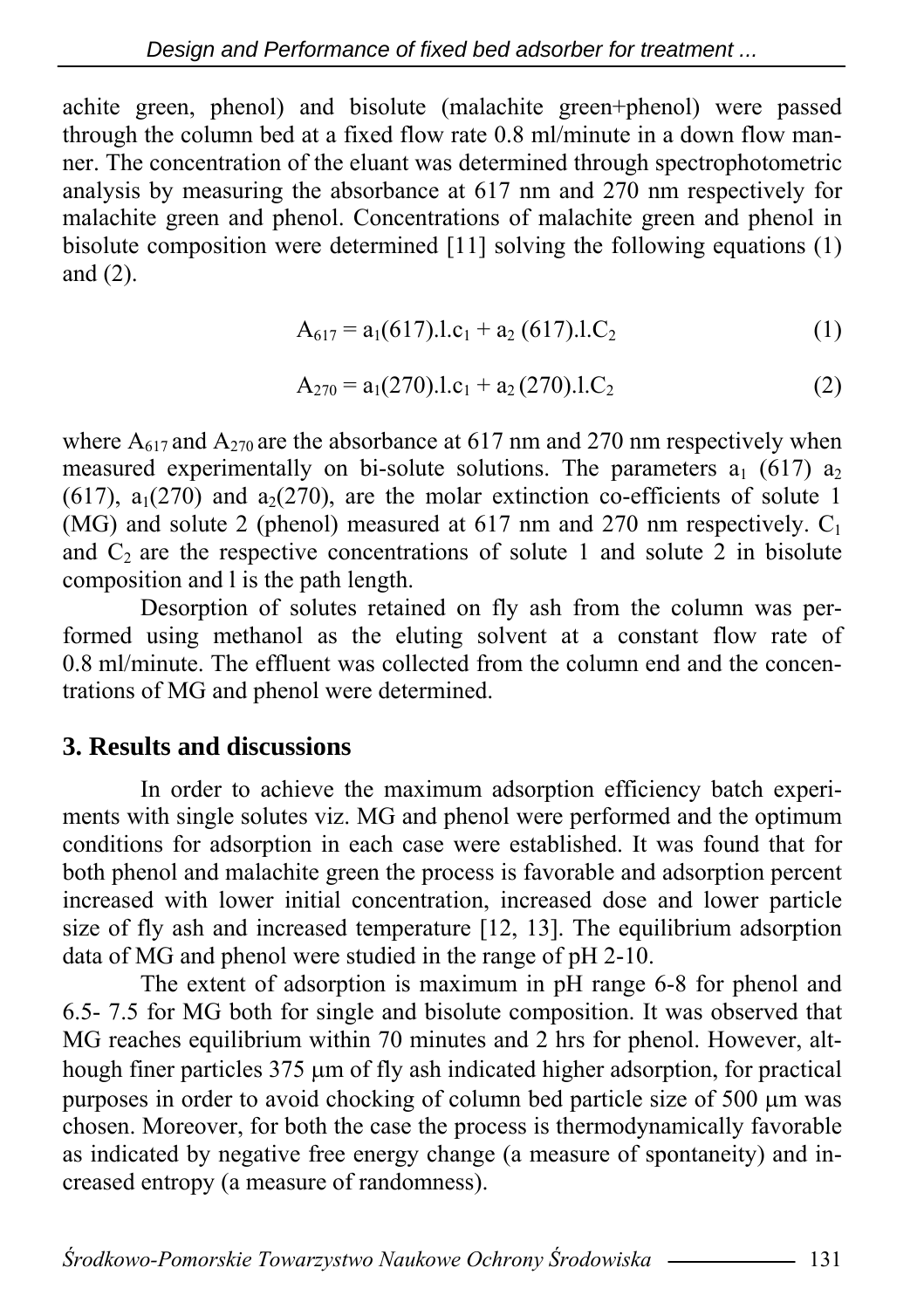

**Fig. 1.** Plot of Ce vs ge of MG in (i) single solute and (ii) bisolute composition **Rys. 1.** Wykres zależności Ce od qe ZM w (i) roztworze jednoskładnikowym i (ii) dwuskładnikowym

The equilibrium adsorption data of malachite green as single solute and in presence of phenol were presented graphically in fig 1. It is observed that in the domain of the concentration range studied the amount of solute adsorbed increased with increase in the initial concentration of the single solute. The extent of adsorption of malachite green is lowered in presence of phenol. Adsorption data were tested with both for Langmuir and Freundlich isotherm model with following expression.

$$
Language in the image. \n
$$
C_e / q_e = 1 / Q.b + C_e / Q
$$
\n(3)
$$

Freundlich isotherm -  $log q_e = log K + 1/n log C_e$  (4)

Where:

 $q =$  denotes amount adsorbed per gm of fly ash at equilibrium

 $C_e$  = concentration remain in at equilibrium

Q, b are Langmuir constants and K, n are Freundlich constant.

The adsorption isotherm parameters were evaluated using least square procedure and presented in Table 1. The validity of a particular isotherm model was judged using statistical parameters  $R^2$  and SE. Higher  $R^2$  and lower SE indicates the favorable situation. It can therefore be concluded that Langmuir ad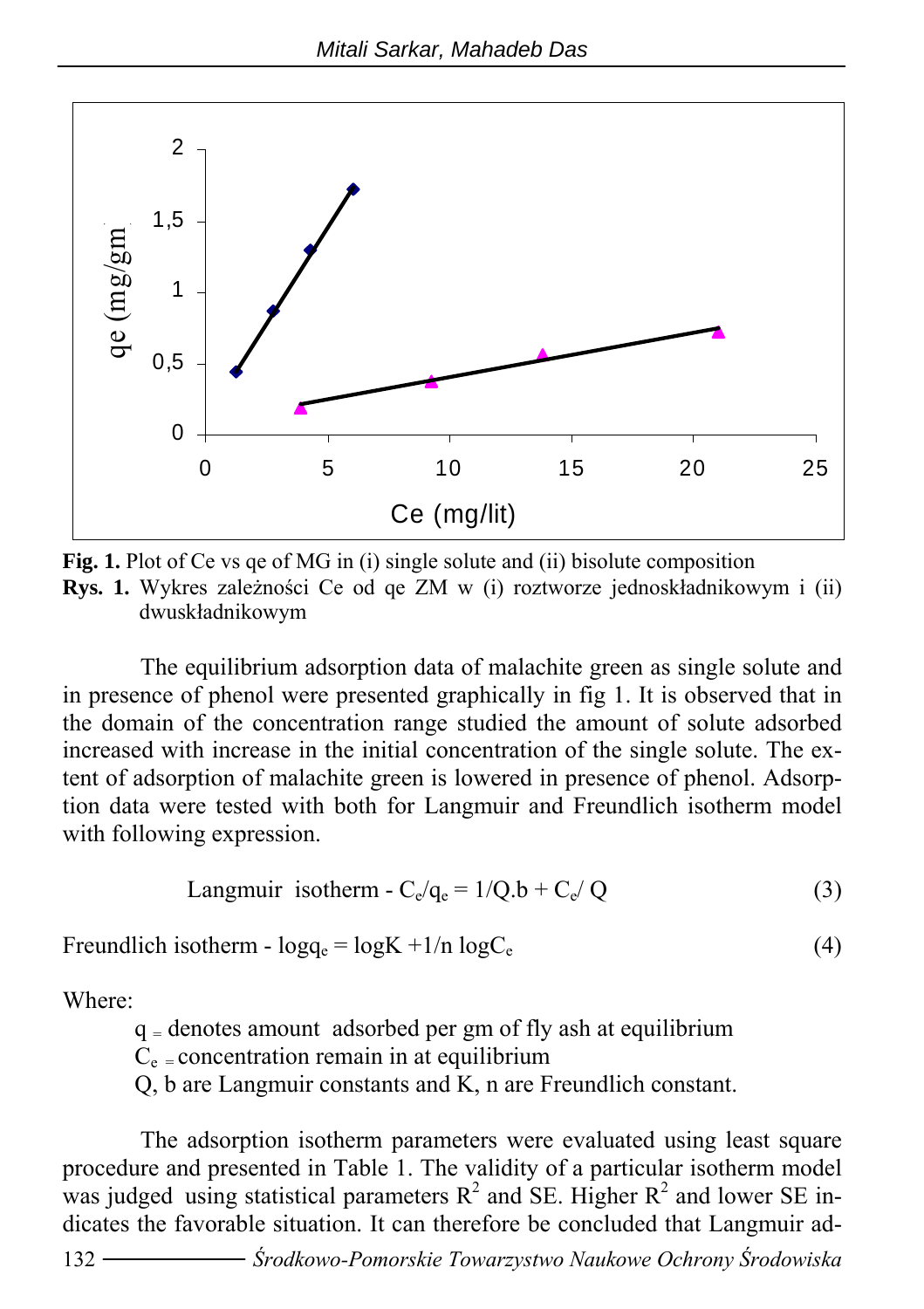sorption isotherm model is applicable for single solute composition of both MG and phenol. The parameters obtained from single solute experiments are used to predict the isotherm for bisolute composition using the Langmuir model presented as,

$$
q_{1} = Q_1.C_{1,e} / 1 + (b_1 C_{1,e} + b_2 C_{2,e})
$$
\n(5)

 $C_{1,e}$  and  $C_{2,e}$  indicate the equilibrium concentration of solute 1 and 2 respectively.

as well as Freundlich model presented as,

$$
C_{1,e} = q_1/q_1 + q_2 [1/K_1 (q_1 + n_1/n_2 q_2)]^{1/n} \tag{6}
$$

The experimental values of  $q_1$  and  $q_2$  were compared with the values calculated from Langmuir and Freundlich model and the applicability of isotherm model was predicted in case of bisolute composition (Table 2). The amount of solute adsobed by fly ash at equilibrium in each case was calculated as

 $q_1 = (C_i - C_e/m)$ . V

where:

Ci is the initial concentration of solute, m is the mass of the fly ash and V is the volume.

**Table 1.** Isotherm constants and the statistical parameters for single solute adsorption **Tabela 1.** Stałe izoterm i parametry statystyczne dla adsorpcji z roztworu jednoskładnikowego

| Component |       |       | D <sup>2</sup> | <b>SE</b> |        | I/n    | $R^2$  | <b>SE</b> |
|-----------|-------|-------|----------------|-----------|--------|--------|--------|-----------|
| MG        | .46   | 2.79  | 0.9999         | 0.051     | 9.616  | 0.166  | 0.8412 | 0.812     |
| Phenol    | 15.87 | 0.013 | 0.9999         | 0.081     | 0.9808 | 0.4205 | 0.8516 | 0.782     |

Analysis of Fig. 1 revealed that the extent of adsorption decreases in presence of second solute. Interestingly, however, the total amount of MG and phenol adsorbed from bisolute system is less than the sum of the solutes adsorbed individually at the same concentration. This may be explained in the light of composition between the solutes for active sites.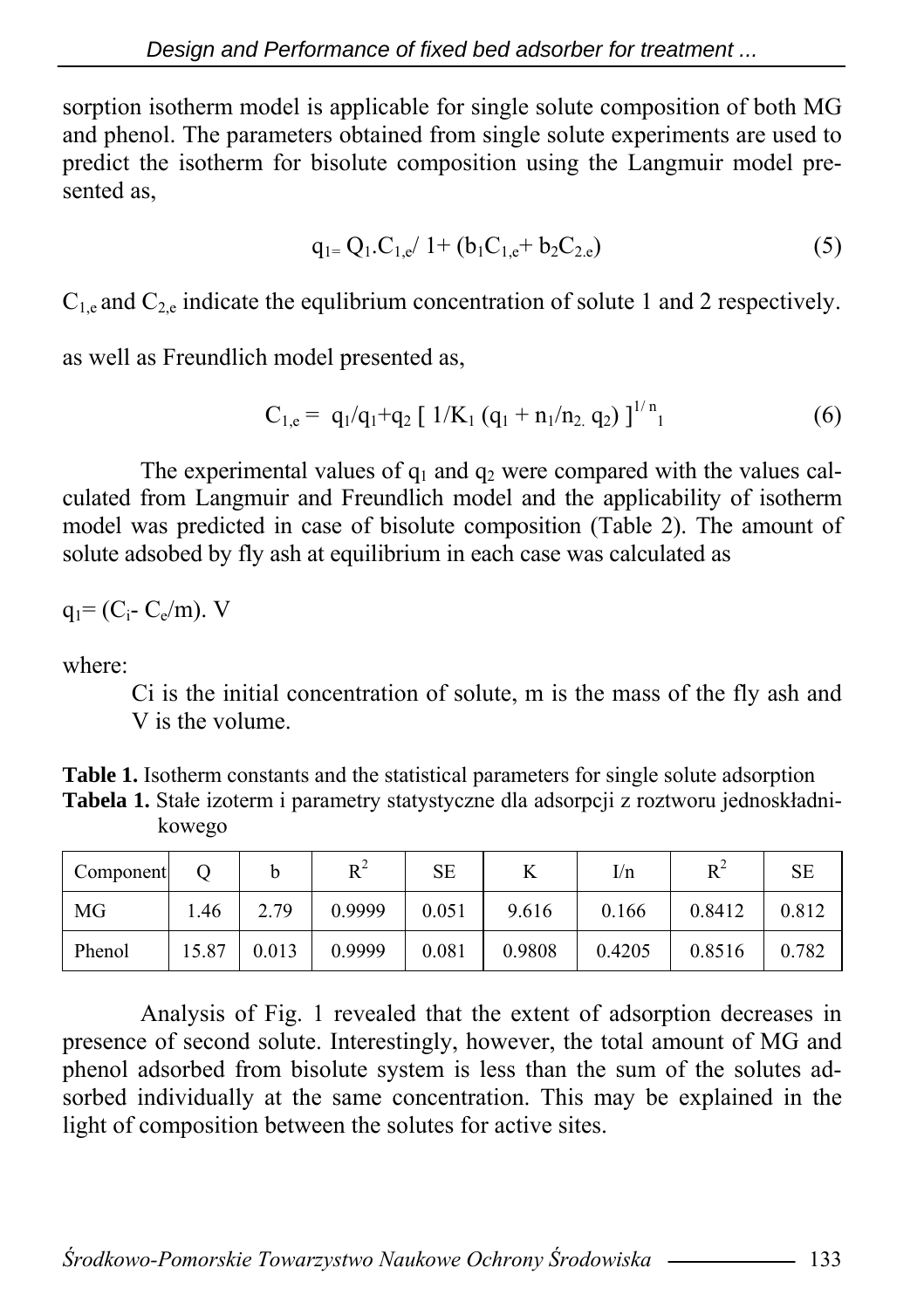Column experiments with single solutes of MG and bi-solute sample were performed and breakthrough capacity was evaluated. Solute mixture are used to obtain. Breakthrough curves were obtained by plotting bed volumes versus effluent concentrations (Fig.2). It is observed that upto a certain volume, the concentration in the effluent is zero, which sharply increases later and finally reaches the influent saturation. The breakthrough capacity which is based upon the total amount adsorbed until the effluent concentration becomes constant are computed for, malachite green as single solute and in presence of phenol. It indicates that breakthrough capacity (BTC) is somewhat higher in single solute case compared to that in presence of phenol. Further the BTC is found lower in each case compared to the total capacity of column bed as evident from the lower value of saturation compared to the influent concentration (corresponding to  $A/A<sub>0</sub>=1$ ). It should be noted that as the Lambert Beers law is obeyed in the studied concentration range, the concentration terms are replaced by absorbance. The ultimate concentration value are obtained from the absorbance value. In addition to removal of MG both as single solute and bisolute composition it is recovered that from the fly ash by solvent elution using methanol as eluent.



**Fig. 2.** Breakthrough curve for MG as (i) single solute and (ii) bisolute composition **Rys. 2.** Krzywa przełamania dla ZM w roztworze (i) jednoskładnikowym i (ii) dwuskładnikowym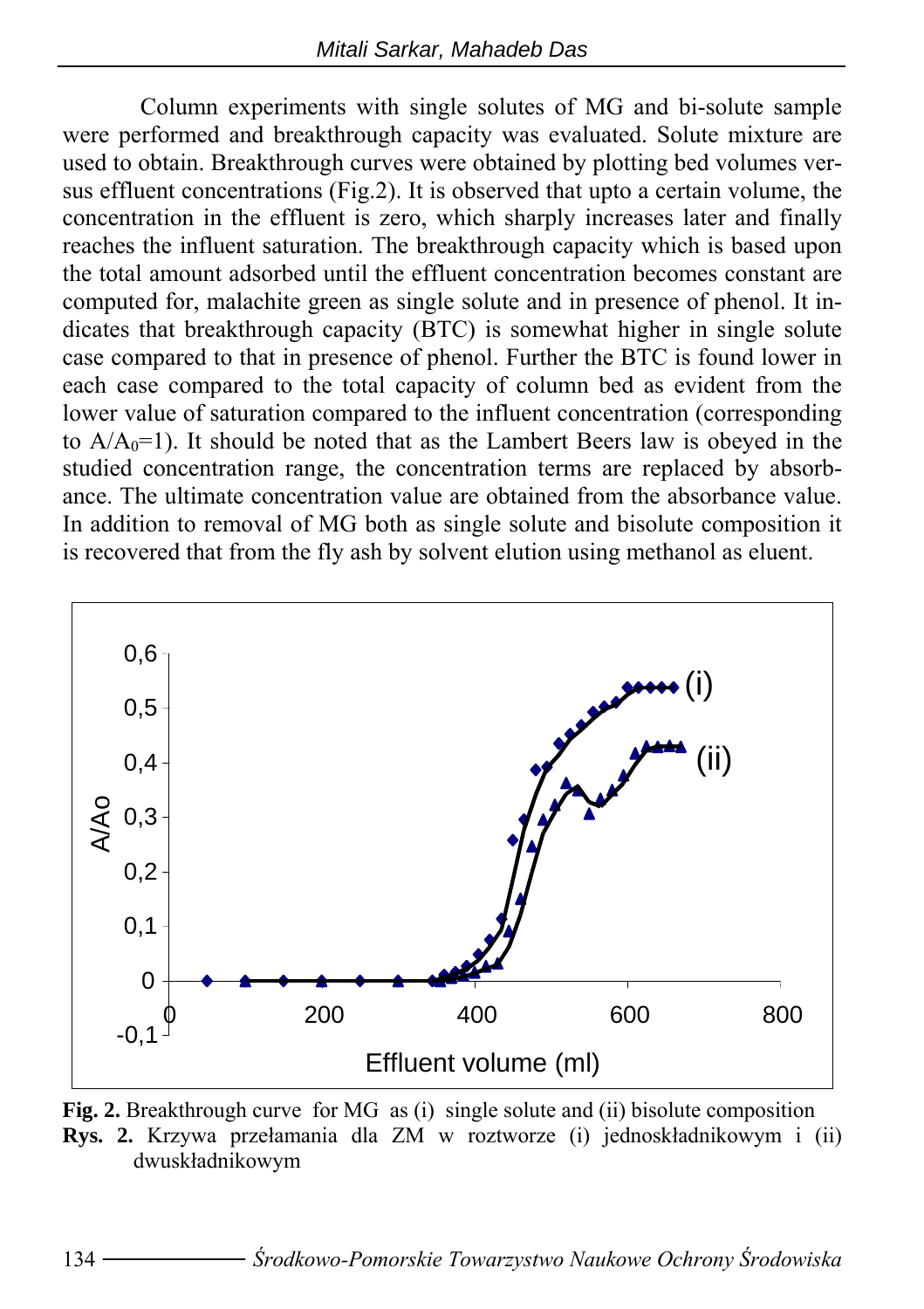

**Fig 3.** Elution curve of MG as (i) single solute and (ii) bisolute composition

- **Rys. 3.** Krzywa wymywania ZM jako składnika roztworu (i) jednoskładnikowego i (ii) dwuskładnikowego
- **Table 2.** Comparison of experimental bisolute adsorption data with Langmuir and Freundlich isotherm model
- **Tabela 2.** Porównanie eksperymentalnych danych odsorpcji z roztworu dwuskładnikowego z modelem izoterm Langmuira i Freundlicha

| Composition                        | Initial conc.<br>$(mg.l^{-1})$ | $q_{exp}$ | $q_{1}$ (std.dev) | $q_f$ (std.dev) |
|------------------------------------|--------------------------------|-----------|-------------------|-----------------|
| MG in 18.25                        | 9.125                          | 0.1970    | 0.2920            | 0.315           |
|                                    | 0.3714                         | 0.3840    | 0.282             |                 |
| Presence<br>of phenol<br>$150$ ppm | 27.37                          | 0.5582    | 0.4854            | 0.413           |
|                                    | 36.50                          | 0.7205    | 0.5495            | 0.585           |

Further, in addition to removal, phenol and MG were recovered from their retained phase using methanol as eluent. The elution curves (Fig. 3) indicate that quantitative elution is effected in case single solute composition than when present together with phenol. It indicates that complete elution requires much eluent in the bisolute situation. The data further indicates that regenera-

*Środkowo-Pomorskie Towarzystwo Naukowe Ochrony Środowiska* 135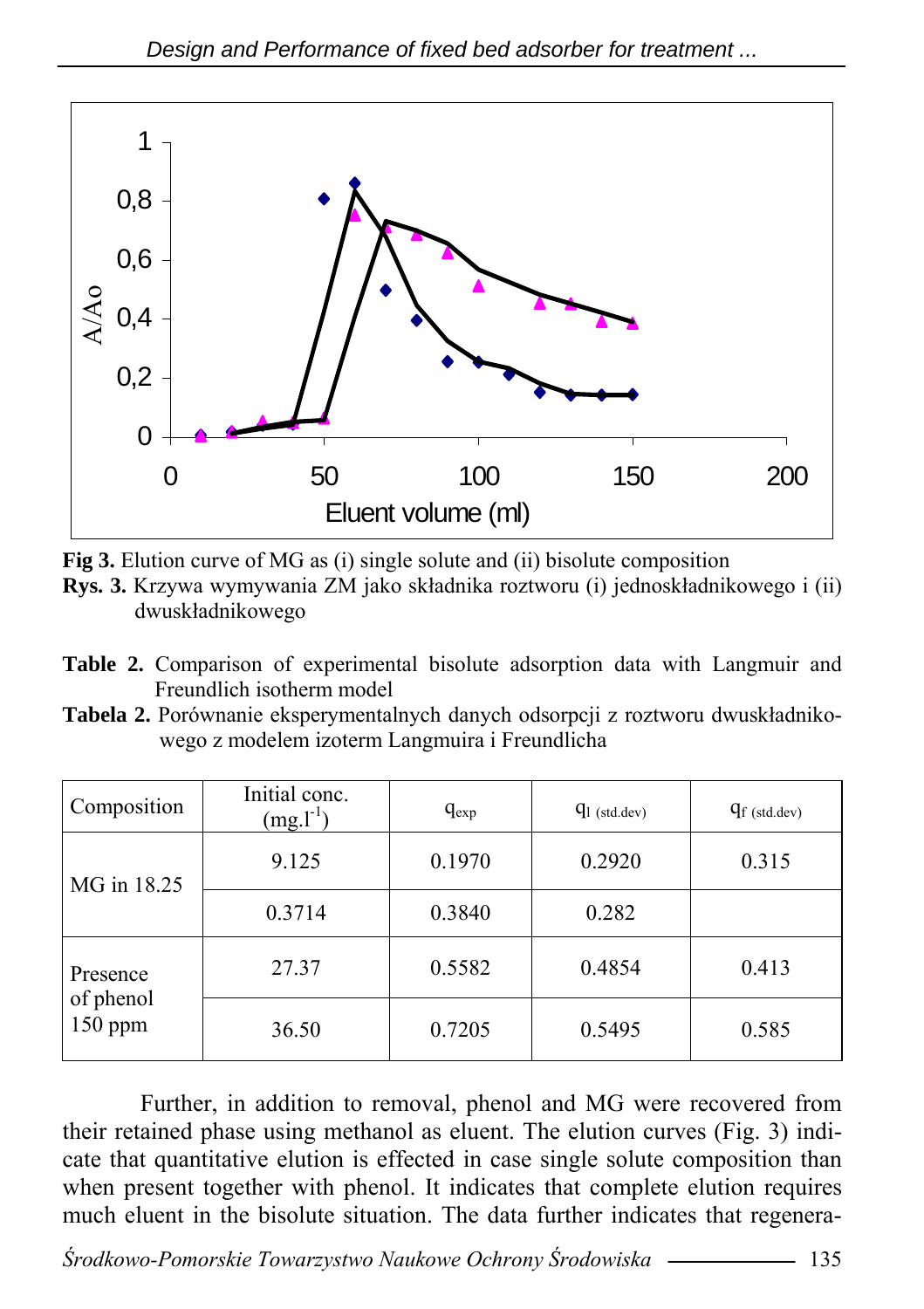tion of fly ash is possible for fresh adsorption. Possibly the solvent elution together with thermal regeneration provides better results for mixed and bisolute composition. It is observed that the same column can be used for 20 cycles of adsorption-elution without reducing the BTC.

# **References**

- 1. **Anielak A.M.:** *Phenomena Occuring on Phase Boundary in a Process of Coagulation and Co-Precipitation,* Environmental Science Research, Volume 51 - 1996, 179-192, Serie Editor Herbert S. Rosenkranz. University of Pitsburgh 130 De Soto Street. Pennsylvania. Plenum Press – New York and London
- 2. **Anielak A.M.:** *Post-dying wastewater treatment in co-precipitation and sorption process,* Technical University of Koszalin, 123, 1995
- 3. **Ruppet G., Bauer R., Heisler.:** *UV-O<sub>3</sub>, UV-H<sub>2</sub>O<sub>2</sub>, <i>UV-TiO<sub>2</sub>* and the photo-fenton *reaction - comparison of advanced oxidation process for wastewater treatment*, Chemosphere 28,1447-1454, 1994
- 4. **Blun D.J.W., Suffet I.H., Duguet J.P.:** *Estimating the activated carbon adsorption of organic chemicals in water*, Crit.Rev. Environ. Sci. Tech. 23,121-136, 1993
- 5. **Sarkar M., Poddar S.:** *Study of the adsorption of methyl violet onto fly ash*., Anal. proc. including anal. commun., 31, 213-215, 1994
- 6. **Sarkar M., Acharya P.:** *Equlibrium process optimisation for adsorption of phenol from aqueous solution on fly ash during batch operation*, The Env. Prot. 2, 103- 111, 2000
- 7. **Sarkar M., Das M., Manna S., P Acharya.:** *Utilization of fly ash the solid waste generated from thermal power plant*, Geoenvironmental Reclamation Eds. A.G. Paithankar, P.K. Jha, R.K. Agarwal, Oxford and IBH Publishing Co. Pvt. Ltd., New Delhi 191-194, 2000
- 8. **Reddick J.A., Bunger W.B., Sakano A.I.:** *Organic solvents*, *Techniques of chemistry,* 4th edition, John Wiley and Sons. New York, 1986
- 9. **Vogel A.I.:** *A text book of practical organic chemistry*, 5th edition, John Weley and Sons. New York, 1986
- 10. **Forwalt H.J., Hutchins R.A.:** *Purifying liquids with activated carbon*, Chem. Eng. 73,179-184, 1966
- 11. **Vogel A.I.:** *A Text Book of Quantitative Inorganic Analysis*, 3rd ELBS, 1964
- 12. **Sarkar M., Acharya P.:** *Thermodynamic study on the adsorption of phenolic compounds on fly ash, generated from Bandel Thermal Power plant*, The Environmentalist (in press), 2001
- 13. **Sarkar M., Das M.:** *Modelling the single solute adsorption behavior of Malachite green* (communicated), 2001
- 14. **Fritz W., Merk W., Schlunder E.U.:** *Competitive adsorption of two dissolved organics onto activated carbon*, Int. Eng. Sci., 36, 731-741, 1981